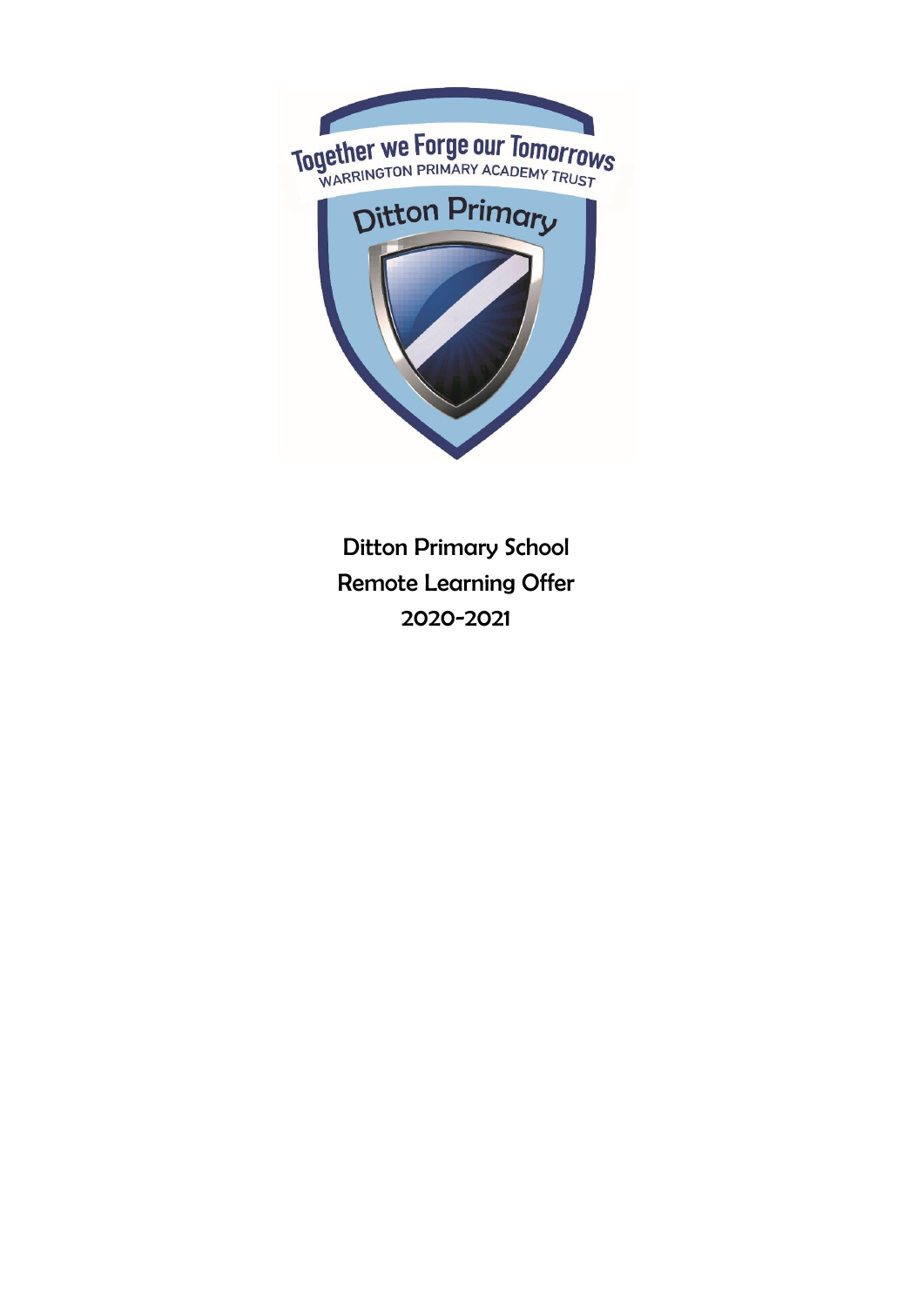# **Remote education provision: information for parents**

This information is intended to provide clarity and transparency to pupils and parents or carers about what to expect from remote education if local restrictions require entire cohorts (or bubbles) to remain at home.

For details of what to expect where individual pupils are self-isolating, please see the final section of this page.

## **The remote curriculum: what is taught to pupils at home**

As all children in reception class have Tapestry logins and Year 1 to Year 6 have Microsoft Teams Logins children will be able to access streamed lessons immediately. This means that they will receive the same input as their peers. If access to a device is a barrier, the school may be able to loan a family a laptop.

#### **Following the first few days of remote education, will my child be taught broadly the same curriculum as they would if they were in school?**

 We teach the same curriculum remotely as we do in school wherever possible and appropriate. However, we have needed to make some adaptations in some subjects. For example, in Art we will adapt the work set to enable children to access the skills regardless of materials available at home.

## **Remote teaching and study time each day**

### **How long can I expect work set by the school to take my child each day?**

We expect that remote education (including remote teaching and independent work) will take pupils broadly the following number of hours each day:

| $\mid$ EYFS pupils         | 3 hours |
|----------------------------|---------|
| Primary school-aged pupils | 4 hours |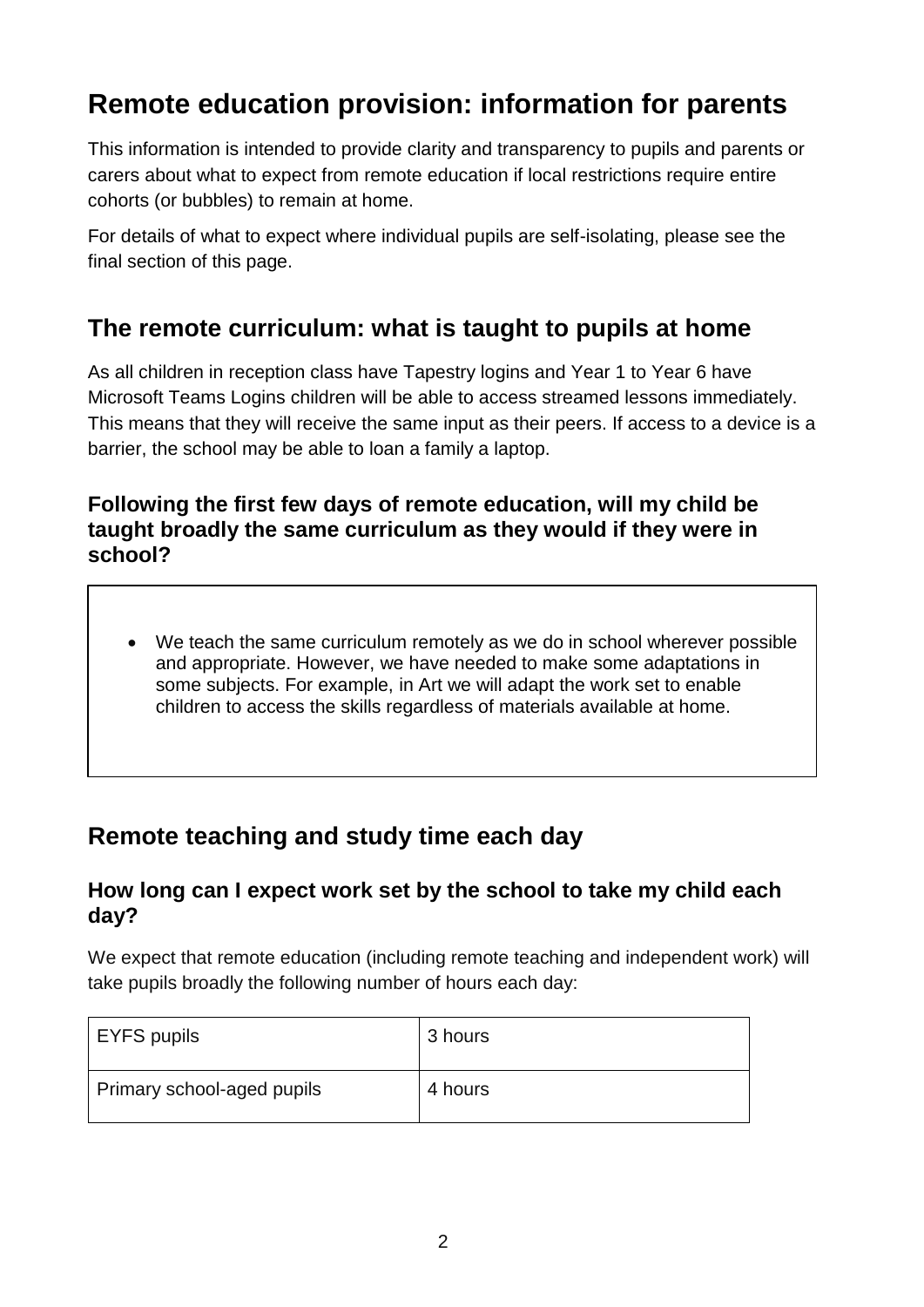## **Accessing remote education**

### **How will my child access any online remote education you are providing?**

In Reception class Tapestry is used to communicate tasks and share learning resources with Parents and Carers.

In Year 1 to 6, each child has a login to Microsoft Teams (which is web based or available as an app for IOS/Android/windows. This enables children to access live lessons, communicate through chat facilities to the adults in their classes and request support.

Work should be submitted via email to the class email accounts and feedback will be given within 24 hours.

### **If my child does not have digital or online access at home, how will you support them to access remote education?**

We recognise that some pupils may not have suitable online access at home. We take the following approaches to support those pupils to access remote education:

- Laptops will be issued to families when requested if availability allows. Priority for laptops will be given to children that have been idenitfied as disadvantaged/vulnerable.
- If internet access is a barrier to accessing remote learning, school will support with internet dongles with specific data allowances.
- As a last resort, paper packs will be provided for pupils and theses are expected to be returned to school when the child next attends.

### **How will my child be taught remotely?**

We use a combination of the following approaches to teach pupils remotely: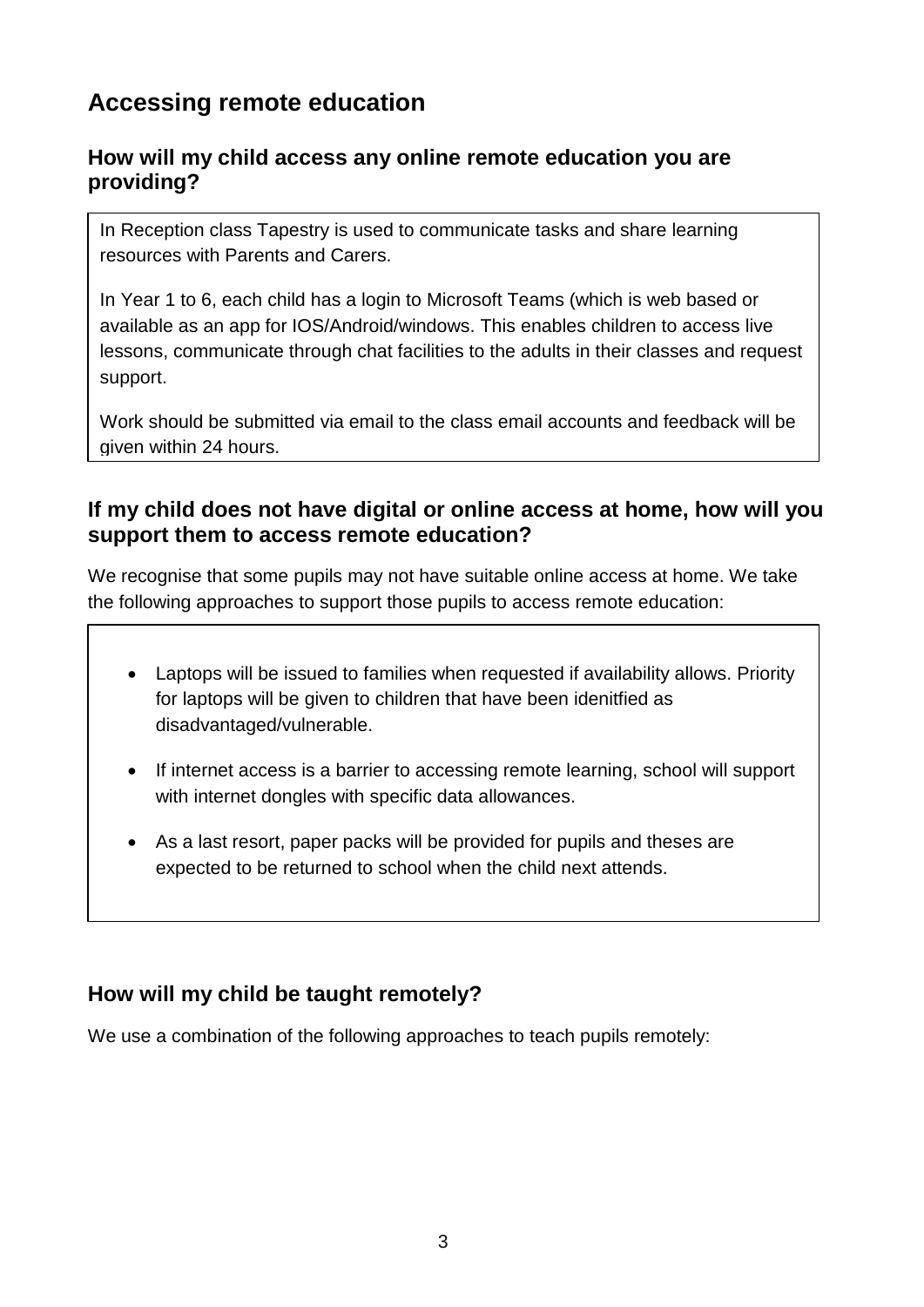- live teaching (online lessons)
- recorded teaching (e.g. Oak National Academy lessons, video/audio recordings made by teachers)
- printed paper packs produced by teachers (e.g. workbooks, worksheets) if remote teaching cannot be accessed
- textbooks and reading books pupils have at home
- commercially available websites supporting the teaching of specific subjects or areas, including video clips or sequences such as White rose maths, reading plus and reading planet.

## **Engagement and feedback**

### **What are your expectations for my child's engagement and the support that we as parents and carers should provide at home?**

- We expect children to be accessing learning materials provided throughout the day. A register will be taken at 9am and any children not present will be contacted as per the attendance policy. We expect children to access remote learning Monday to Friday.
- If for any reason your child is unable to access learning on a particular day, please inform the school of absence in the usual way as well as emailing the class teacher.
- Children should complete the work with minimal support, dependent on age
- We expect work to be submitted at the end of the day to allow staff to assess and feedback
- Recordings of lessons will be available for children to access at later times.

### **How will you check whether my child is engaging with their work and how will I be informed if there are concerns?**

In this section, please set out briefly:

- Daily registers will be taken at the beginning of each morning and afternoon
- Parents will be contacted if their child has not engaged in remote learning
- Pastoral team will offer support to those families and children not accessing online learning
- The Educational Welfare officer may be contacted if there are concerns about lack of engagement.